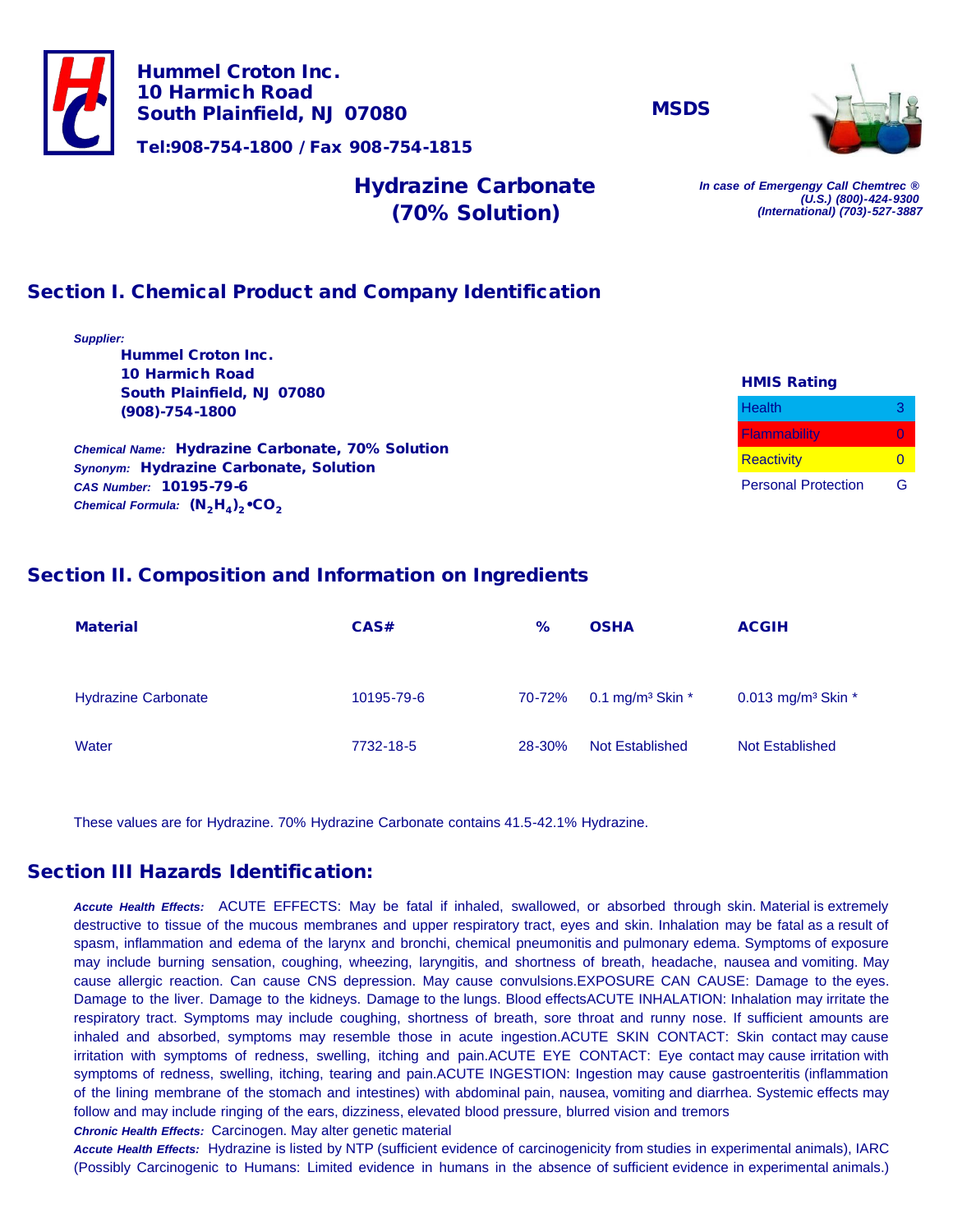and regulated as a carcinogen by NIOSH (carcinogen defined with no further categorization).

#### Section IV. First Aid Measures

*First Aid For Eye:* In case of contact, immediately flush eyes with plenty of water for at least 15 minutes. Call a physician. *First Aid For Skin:* In case of contact, flush skin with water. Wash clothing before reuse. Call a physician if irritation occurs. *First Aid For Inhalation:* If inhaled, remove to fresh air. If not breathing, give artificial respiration. If breathing is difficult, give oxygen. Call a physician.

*First Aid For Ingestion:* If swallowed, call a physician immediately.

#### Section V. Fire and Explosion Data

*Flammability:* Non-Flamable *Flash Points:* Not Applicable *Auto-Ignition:* Not Applicable *Flammable Limits:* Not Applicable *Extinguishing Media:* Water, Carbon Dioxide & Foam *Fire Fighting Procedure:* In case of fire, wear NIOSH approved self-contained breathing apparatus (SCBA) with full-face piece, operated in the positive pressure mode. Wear full protective clothing.

*Fire/Explosion Hazards:* Move container from the fire area, if possible. Cool fire exposed containers with water well after the fire is out. For massive fire in a storage area use an unmanned hose holder. Flooding is best technique.

#### Section VI. Accidental Release Measures

*Spill Or Leak Procedures:* Utilize recommended protective clothing and equipment. Clean spills in a manner that does not disperse dust into the air. Spill area can be washed with water. Collect wash water for approved disposal. Keep from entering water or ground water

#### Section VII. Handling and Storage

*Storage Temperatures:* Store at ambient temperature

*Shelf Life:* Unlimited in tightly closed container.

*Special Sensitivity:* None

*Handling/Storage Precautions:* Avoid breathing vapor. Avoid getting in eyes or on skin. Wash thoroughly after handling. Store in a dry place away from direct sunlight, heat and incompatible materials (see Section X). Reseal containers immediately after use. Store away from food and beverages.

### Section VIII. Exposure Controls/Personal Protection

*Eye Protection:* Safety glasses or goggles.

*Skin Protection:* PVC gloves with impervious boots, apron or coveralls. Employees should wash their hands and face before eating, drinking or using tobacco products.

*Respirator:* Work ambient concentrations should be monitored and if the recommended exposure limit is exceeded, a NIOSH/MSHA approved vapor respirator must be worn.

*Ventilation:* Use local ventilation if dusting is a problem, to maintain air levels below the recommended exposure limit.

*Additional Protective Measures:* Emergency showers and eye wash stations should be available. Educate and train employees in the safe use and handling of hazardous chemicals.

#### Section IX. Physical and Chemical Properties

*Physical Form:* Liquid *Color:* Colorless *Odor:* Slight Characteristic Odor *Molecular Weight:* 108.01 *Boiling Point:* Not Established *Melting/Freezing Point:* Not Established *Solubility In Water:* Completely *Specific Gravity:* 1.30

### Section X. Stability And Reactivity

*Stability:* Stable *Hazardous Polymerization:* Will Not occur